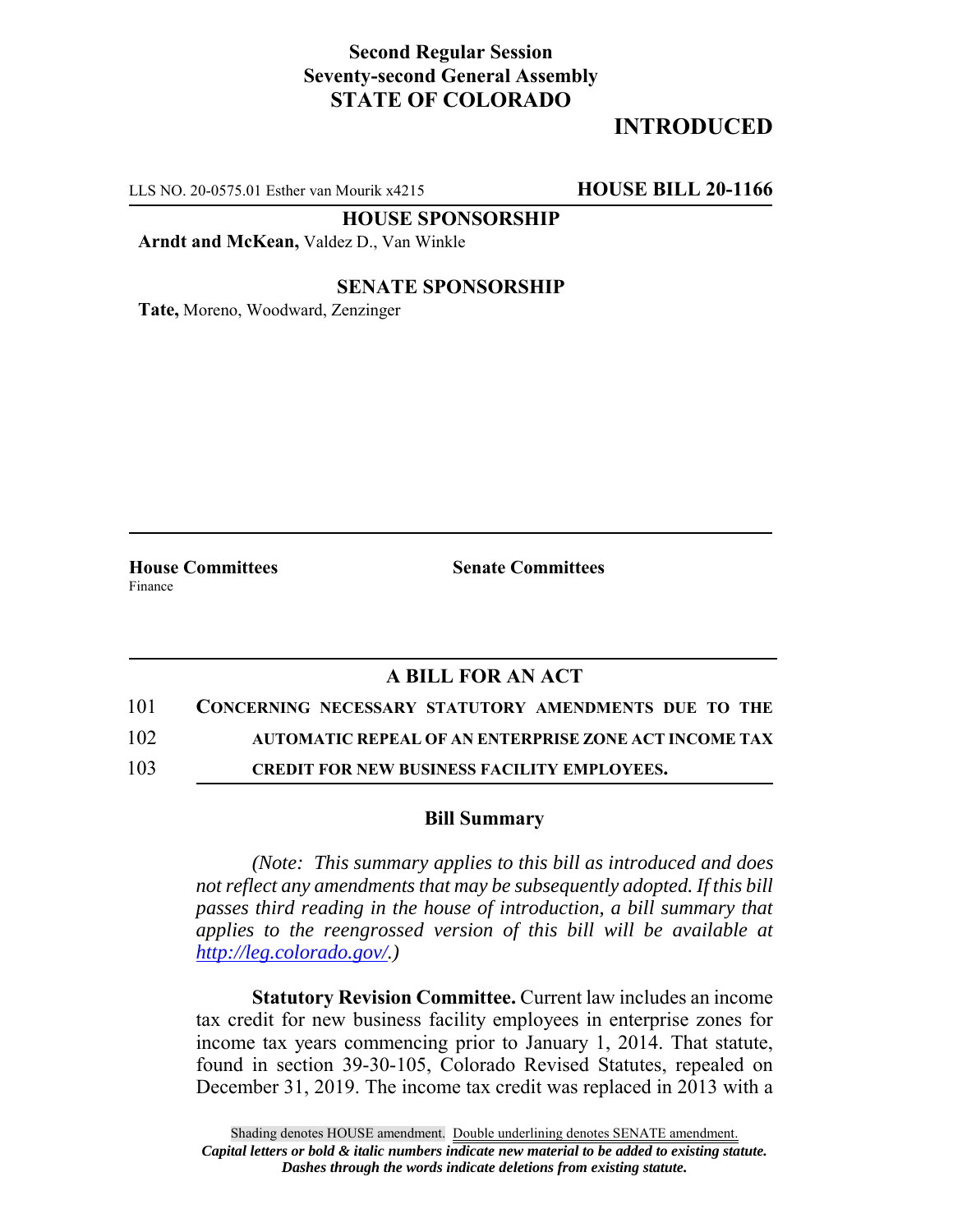modified income tax credit found in section 39-30-105.1, Colorado Revised Statutes, for tax years commencing on or after January 1, 2014. When the modified income tax credit was enacted, certain conforming amendments for the eventual repeal of section 39-30-105, Colorado Revised Statutes, were not made. The bill makes those conforming amendments.

 *Be it enacted by the General Assembly of the State of Colorado:* **SECTION 1.** In Colorado Revised Statutes, 24-46-105.7, **amend**  $3 \qquad (3)$  as follows: **24-46-105.7. Performance-based incentive for new job creation - new jobs incentives cash fund.** (3) An employer that qualifies to receive a performance-based incentive for new jobs created pursuant to this section and that qualifies for an income tax credit 8 pursuant to section 39-30-105, C.R.S. SECTION 39-30-105.1, shall be allowed to receive the incentive allowed pursuant to this section and 10 claim the credit allowed pursuant to section 39-30-105, C.R.S. SECTION 39-30-105.1. **SECTION 2.** In Colorado Revised Statutes, 30-11-123, **amend** 13 (1)(b) and (2) as follows: **30-11-123. New business facilities - expansion of existing business facilities - incentives - limitations - authority to exceed revenue-raising limitations - legislative declaration - definitions.** (1) (b) Notwithstanding any law to the contrary, any county may negotiate for an incentive payment or credit with any taxpayer who establishes a new business facility, as defined in section 39-30-105 (7)(e),  $\text{C.R.S.}$  SECTION 39-30-105.1 (6)(b), in the county. In no instance shall MAY any negotiation result in an annual incentive payment or credit that is greater than the amount of the taxes levied by the county upon the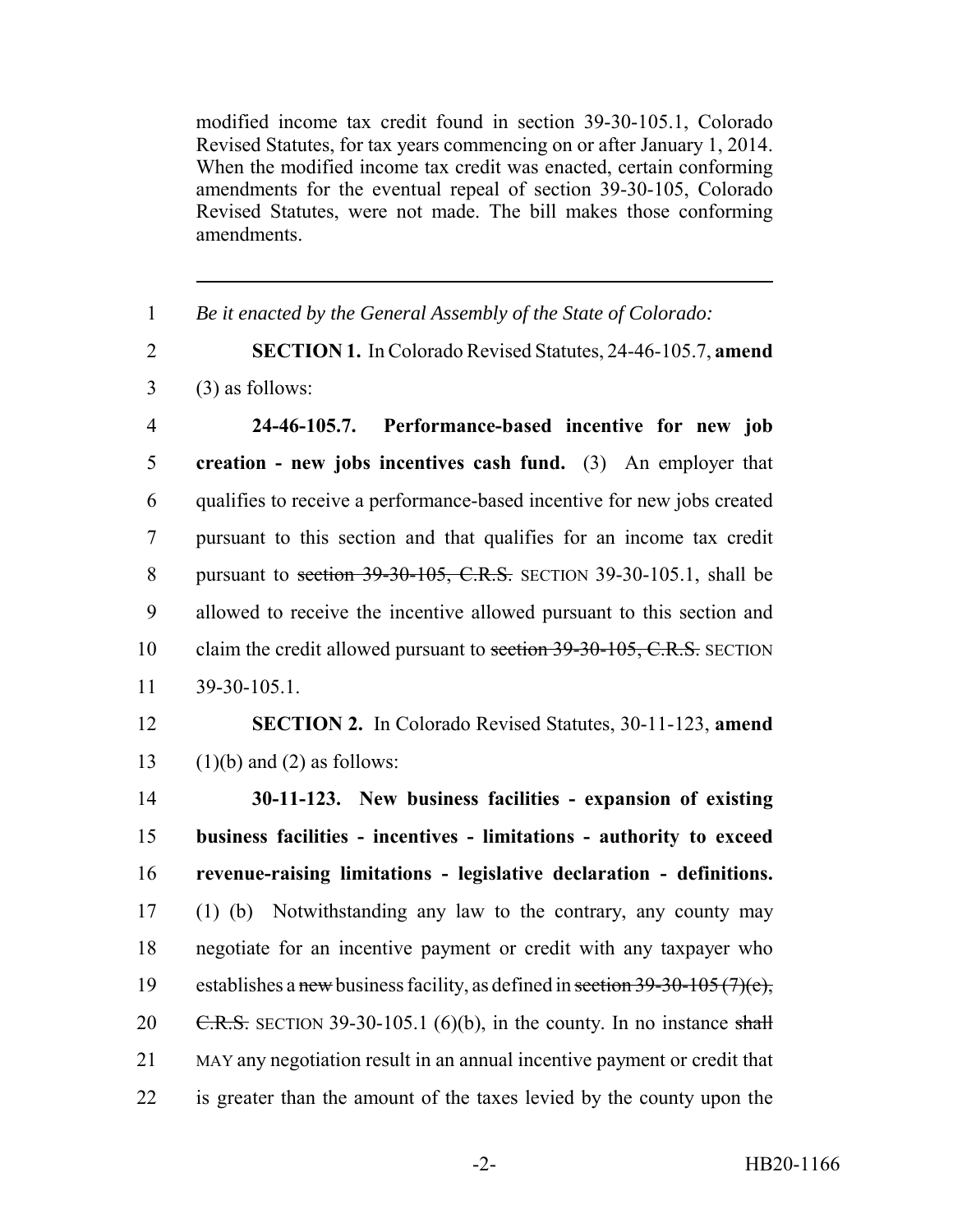1 taxable personal property located at or within the new business facility 2 and used in connection with the operation of the new business facility for the current property tax year. The term of any agreement made prior to 4 August 6, 2014, pursuant to the provisions of this subsection  $(1)$  shall MAY not exceed ten years, including the term of any original agreement being renewed. The term of any agreement made on or after August 6, 7 2014, pursuant to this subsection (1) shall MAY not exceed thirty-five years, which does not include the term of any prior agreement.

 (2) Notwithstanding any law to the contrary, any county may negotiate for an incentive payment or credit with any taxpayer who 11 expands a facility, as defined in section  $39-30-105$  (7)(c), C.R.S., the expansion of which constitutes a new business facility, as defined in 13 section 39-30-105 (7)(e), C.R.S., SECTION 39-30-105.1 (6)(e), THE EXPANSION OF WHICH AUTHORIZES A TAXPAYER TO CLAIM A CREDIT DESCRIBED IN SECTION 39-30-105.1, and that is located in the county. In no instance shall MAY any negotiation result in an annual incentive 17 payment or credit that is greater than the amount of the taxes levied by the county upon the taxable personal property directly attributable to the expansion, located at or within the expanded facility, and used in connection with the operation of the expanded facility for the current property tax year. The term of any agreement made prior to August 6, 22 2014, pursuant to the provisions of this subsection  $(2)$  shall MAY not exceed ten years, including the term of any original agreement being renewed. The term of any agreement made on or after August 6, 2014, 25 pursuant to this subsection  $(2)$  shall MAY not exceed thirty-five years, which does not include the term of any prior agreement.

**SECTION 3.** In Colorado Revised Statutes, 31-15-903, **amend**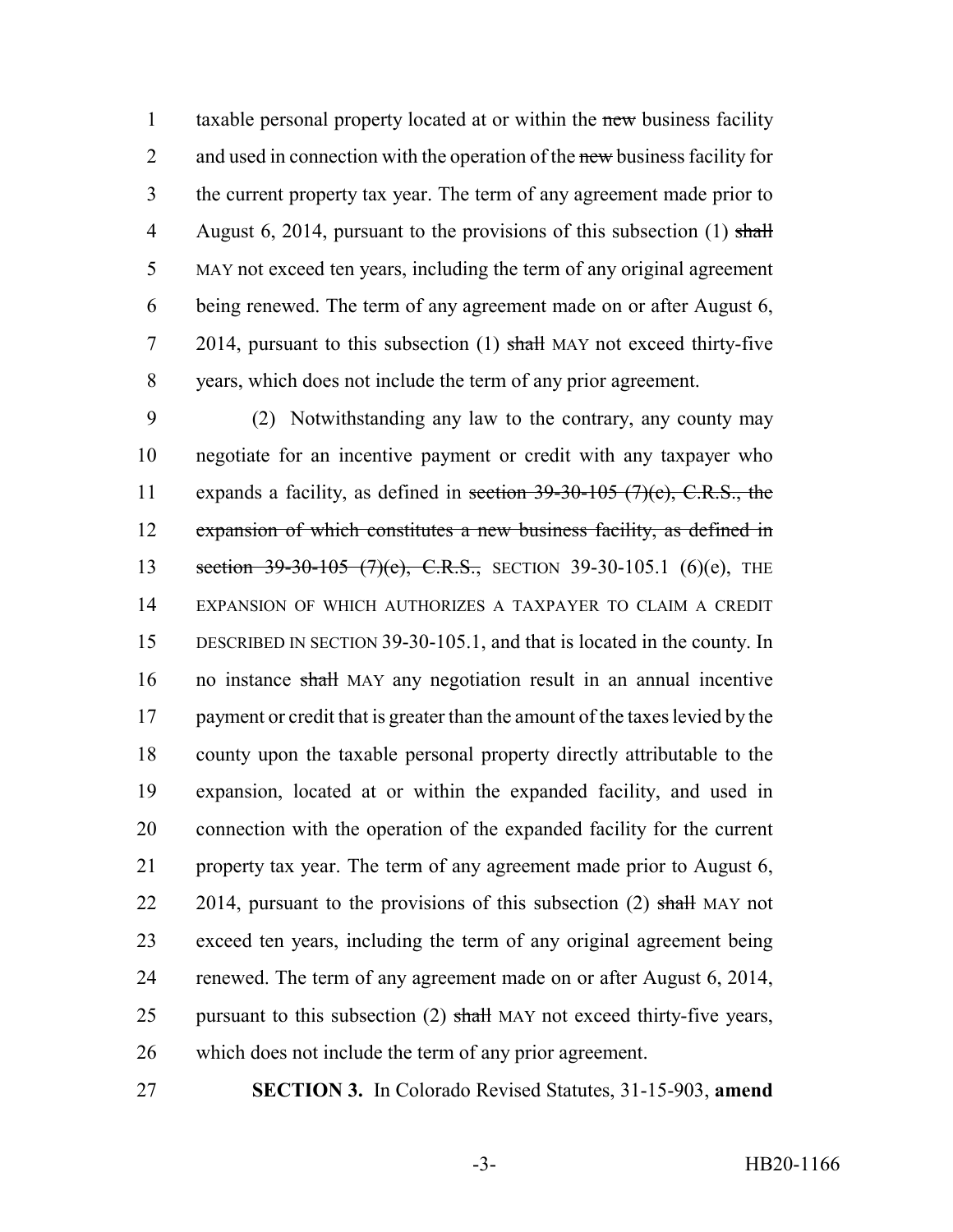1 (1)(b) and (2) as follows:

2 **31-15-903. Legislative declaration - municipalities - new** 3 **business facilities - expanded or existing business facilities - incentives** 4 **- limitations - authority to exceed revenue-raising limitation.** 5 (1) (b) Notwithstanding any law to the contrary, any municipality may 6 negotiate for an incentive payment or credit with any taxpayer who 7 establishes a new business facility, as defined in section  $39-30-105(7)(e)$ , 8 C.R.S. SECTION 39-30-105.1 (6)(b), in the municipality. In no instance 9 shall MAY any negotiation result in an annual incentive payment or credit 10 that is greater than the amount of taxes levied by the municipality upon 11 the taxable personal property located at or within the new business facility 12 and used in connection with the operation of the new business facility for 13 the current property tax year. The term of any agreement made prior to 14 August 6, 2014, pursuant to the provisions of this subsection (1) shall 15 MAY not exceed ten years, including the term of any original agreement 16 being renewed. The term of any agreement made on or after August 6, 17 2014, pursuant to this subsection (1) shall MAY not exceed thirty-five 18 years, which does not include the term of any prior agreement.

 (2) Notwithstanding any law to the contrary, any municipality may negotiate for an incentive payment or credit with any taxpayer who 21 expands a facility, as defined in section  $39-30-105$  (7)(c), C.R.S., the expansion of which constitutes a new business facility, as defined in 23 section 39-30-105 (7)(e), C.R.S., SECTION 39-30-105.1 (6)(e), THE EXPANSION OF WHICH AUTHORIZES A TAXPAYER TO CLAIM A CREDIT DESCRIBED IN SECTION 39-30-105.1, and that is located in the 26 municipality. In no instance shall MAY any negotiation result in an annual incentive payment or credit that is greater than the amount of the taxes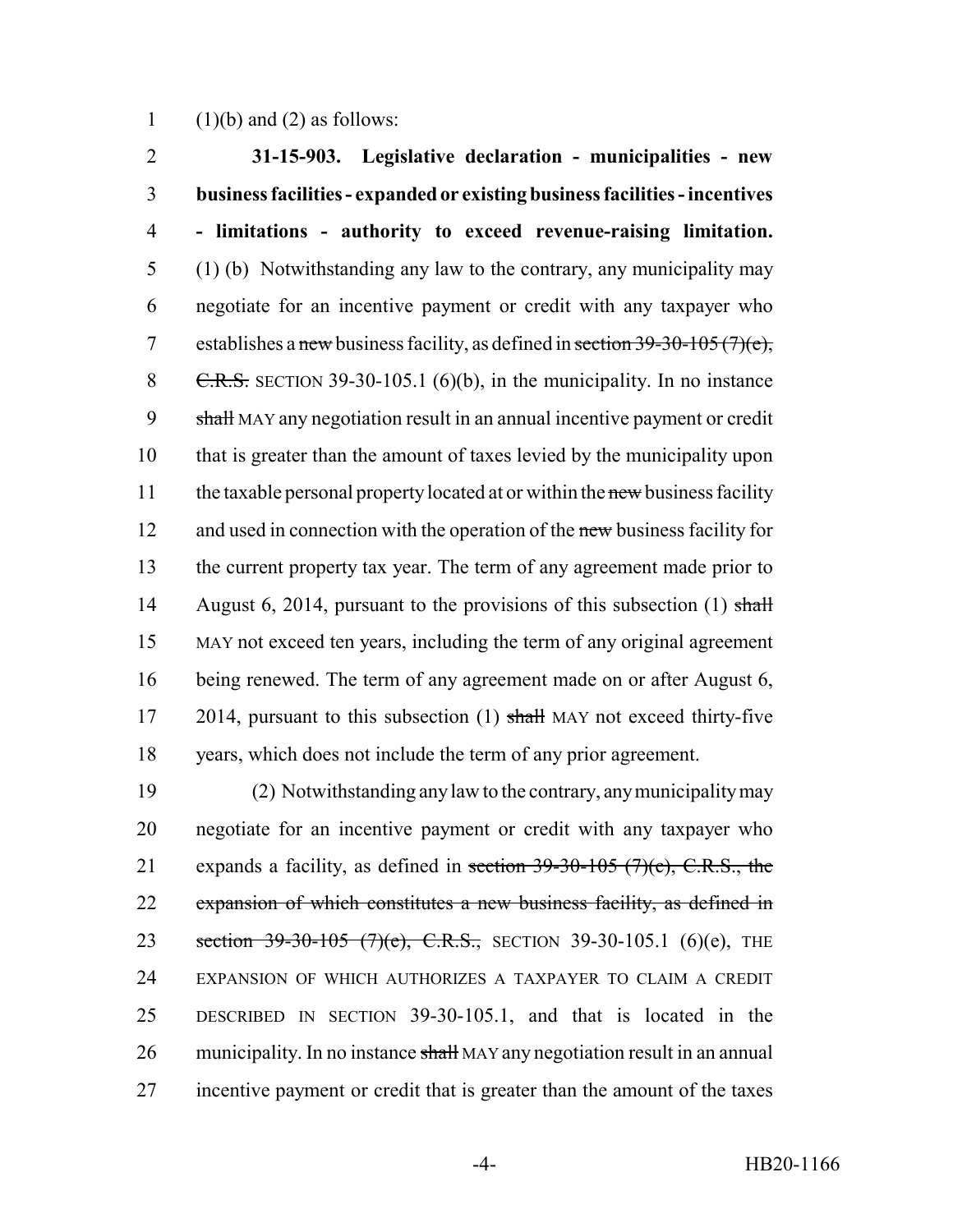levied by the municipality upon the taxable personal property directly attributable to the expansion, located at or within the expanded facility, and used in connection with the operation of the expanded facility for the current property tax year. The term of any agreement made prior to 5 August 6, 2014, pursuant to the provisions of this subsection  $(2)$  shall MAY not exceed ten years, including the term of any original agreement being renewed. The term of any agreement made on or after August 6, 8 2014, pursuant to this subsection (2) shall MAY not exceed thirty-five years, which does not include the term of any prior agreement.

 **SECTION 4.** In Colorado Revised Statutes, 32-1-1702, **amend** 11 (1) and (2) as follows:

 **32-1-1702. New business facilities - expanded or existing business facilities - incentives - limitations - authority to exceed revenue-raising limitation.** (1) Notwithstanding any law to the contrary, a special district may negotiate for an incentive payment or credit with a 16 taxpayer who establishes a new business facility, as defined in section 17 39-30-105 (7)(e), C.R.S. SECTION 39-30-105.1 (6)(b), in the special district. In no instance shall MAY any negotiation result in an annual incentive payment or credit that is greater than the amount of taxes levied by the special district upon the taxable business personal property located 21 at or within the new business facility and used in connection with the 22 operation of the new business facility for the current property tax year. 23 The term of any agreement made prior to August 6, 2014, pursuant to the 24 provisions of this subsection  $(1)$  shall MAY not exceed ten years, including the term of any original agreement being renewed. The term of any agreement made on or after August 6, 2014, pursuant to this subsection 27 (1) shall MAY not exceed thirty-five years, which does not include the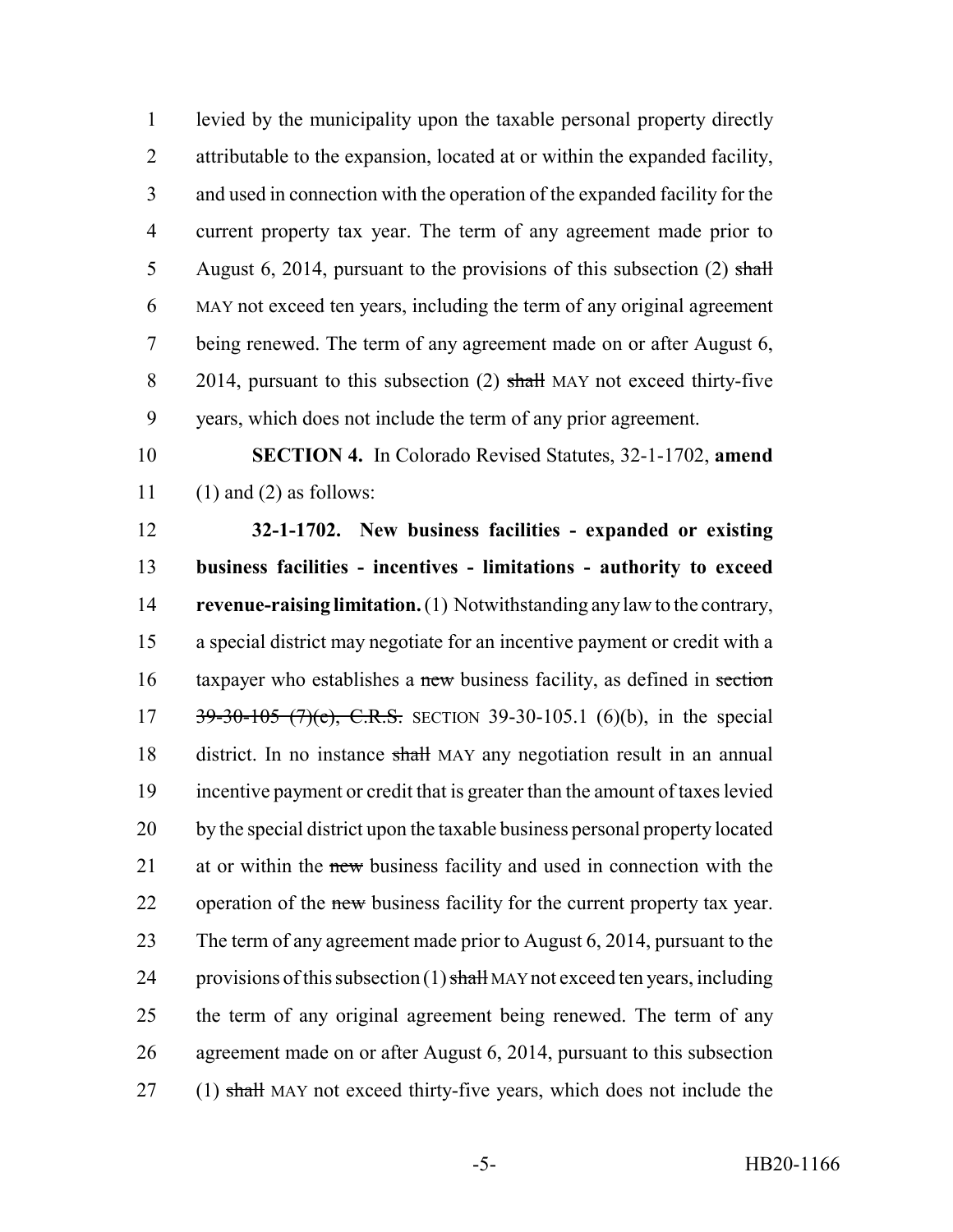term of any prior agreement.

 (2) Notwithstanding any law to the contrary, a special district may negotiate for an incentive payment or credit with a taxpayer who expands 4 a facility, as defined in section  $39-30-105(7)(c)$ , C.R.S., the expansion of which constitutes a new business facility, as defined in section 39-30-105  $(7)(e)$ , C.R.S., SECTION 39-30-105.1 (6)(e), THE EXPANSION OF WHICH AUTHORIZES A TAXPAYER TO CLAIM A CREDIT DESCRIBED IN SECTION 8 39-30-105.1, and that is located in the special district. In no instance shall MAY any negotiation result in an annual incentive payment or credit that is greater than the amount of the taxes levied by the special district upon the taxable business personal property directly attributable to the expansion located at or within the expanded facility and used in connection with the operation of the expanded facility for the current property tax year. The term of any agreement made prior to August 6, 15 2014, pursuant to the provisions of this subsection (2) shall MAY not exceed ten years, including the term of any original agreement being 17 renewed. The term of any agreement made on or after August 6, 2014, 18 pursuant to this subsection (2) shall MAY not exceed thirty-five years, which does not include the term of any prior agreement.

 **SECTION 5.** In Colorado Revised Statutes, 39-30-103, **amend** 21 (4)(b) introductory portion, (4)(b)(IX), (4)(b)(X), (6)(a), and (7)(a) introductory portion as follows:

 **39-30-103. Zones established - review - termination - repeal.** (4) (b) The Colorado economic development commission shall work with the zone administrators of each enterprise zone to ensure that each zone has specific economic development objectives with outcomes 27 that can be measured with specific, verifiable data. The director of the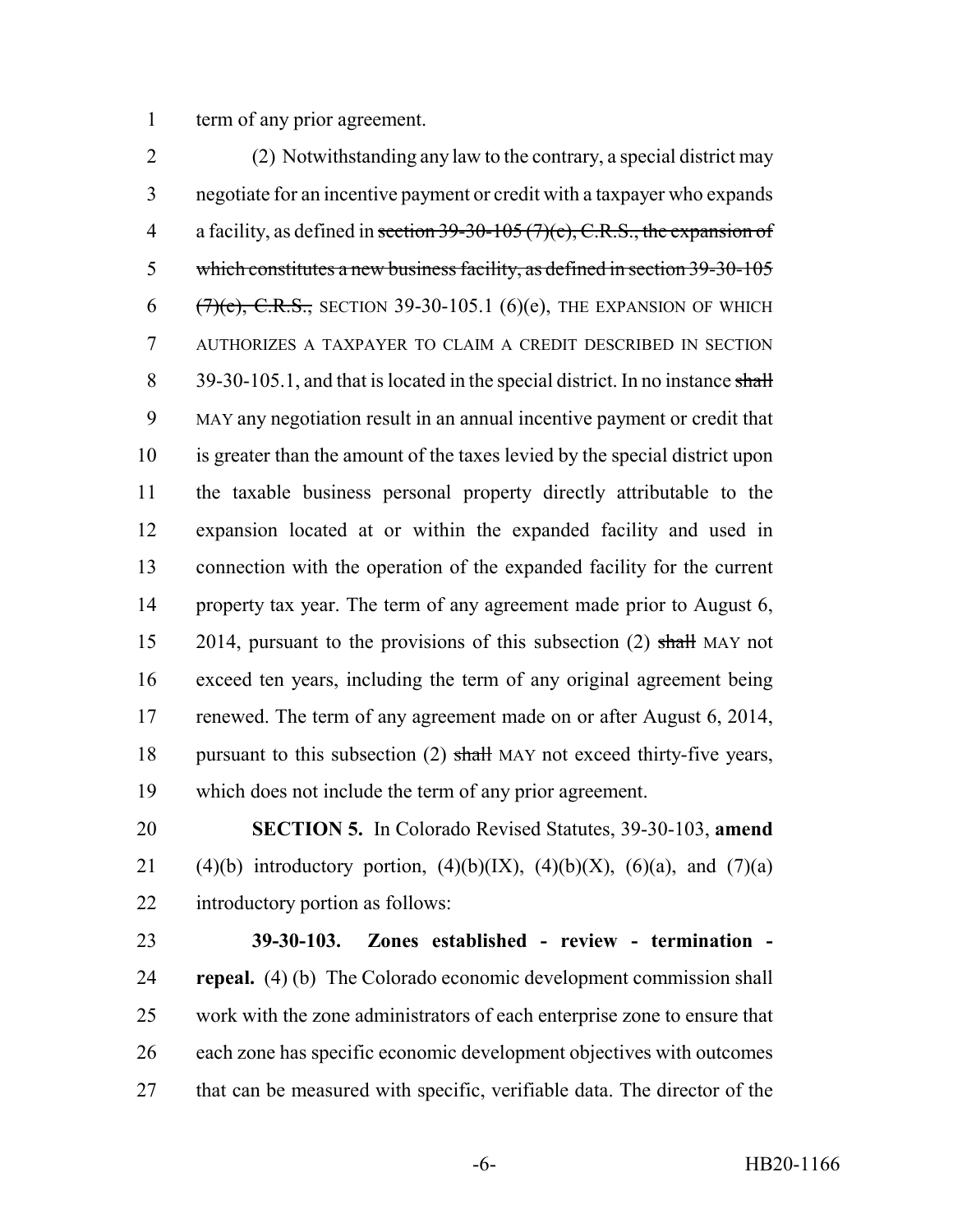Colorado office of economic development shall require the zone 2 administrators for each zone to submit annual documentation of efforts to improve conditions in areas designated as enterprise zones and the 4 results of those efforts. Such annual documentation shall MUST include specific, verifiable data that can be used to measure whether the zone has achieved the specific economic development objectives for the zone that have measurable outcomes. In order for the commission to determine if the enterprise zones or portions thereof are achieving the specific 9 economic development objectives submitted pursuant to this paragraph 10 (b) or to paragraph (d) of subsection (3) of this section SUBSECTION (4)(b) OR TO SUBSECTION (3)(d) OF THIS SECTION, such annual documentation 12 shall MUST include, but need not be limited to, the most recent statistics available for companies claiming enterprise zone tax credits on:

14 (IX) The number of employees employed in new or expanded 15 business facilities for which a credit is claimed pursuant to section 16 39-30-105 and the number of business facility employees for which a 17 credit is claimed pursuant to section 39-30-105.1;

18 (X) The amount of investment tax credits claimed pursuant to 19 section 39-30-104, the amount of credits claimed for new business facility 20 employees pursuant to section 39-30-105, SECTION 39-30-104 and the 21 amount of credits claimed pursuant to section 39-30-105.1;

 (6) (a) When the termination of an enterprise zone or portion of an enterprise zone would prevent a taxpayer from qualifying for tax 24 benefits under this article ARTICLE 30 and the taxpayer can identify job creation or capital expansion activities that were planned prior to the termination announcement and that would have otherwise entitled the taxpayer to claim tax benefits under section 39-30-103.5, 39-30-104,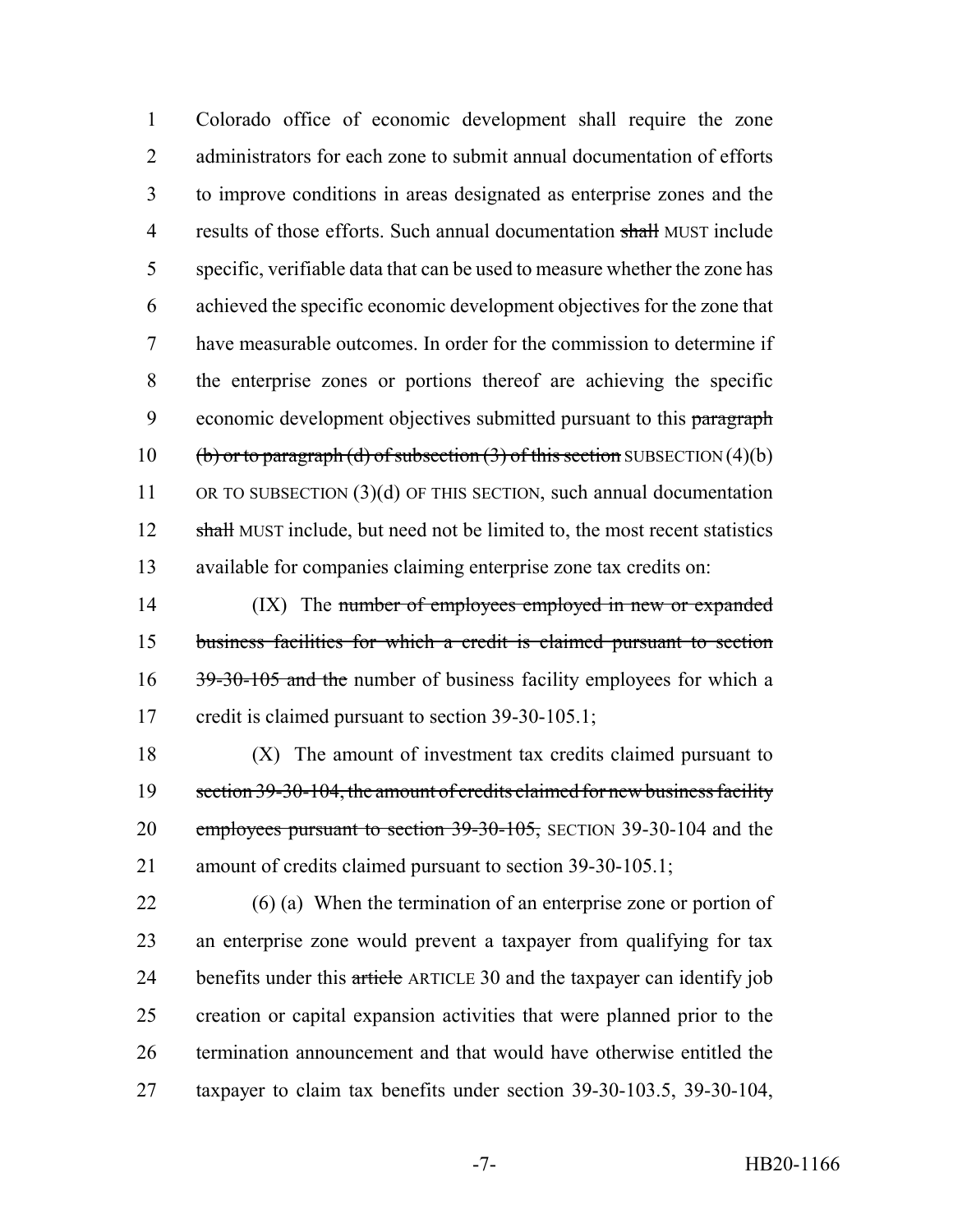$\frac{39-30-105}{2}$ , or 39-30-105.1, the enterprise zone administrator and the taxpayer shall jointly certify detailed information about such planned activities. A taxpayer who files such certification with the taxpayer's state income tax return may claim tax benefits otherwise actually earned up to the limits of such certified information for a period not to exceed the ten tax years following the year in which the enterprise zone or portion of an enterprise zone was terminated. It is the intent of this subsection (6) only to permit taxpayers to claim tax benefits on which they demonstrably relied in making business planning decisions, and, except as specifically 10 provided in this subsection  $(6)$ , nothing in this subsection  $(6)$  shall MAY be construed to authorize the commission or any enterprise zone administrator to grant tax benefits that have been repealed by the general assembly or to grant tax benefits in excess of the limits established by law.

 (7) (a) Beginning on January 1, 2012, before a taxpayer engages in any activity for which the taxpayer intends to claim an income tax 17 credit pursuant to section 39-30-104, <del>39-30-105,</del> 39-30-105.1, 39-30-105.5, or 39-30-105.6, an authorized company official of the taxpayer's business or the taxpayer who is the owner of the business shall submit a pre-certification form to the enterprise zone administrator as specified in this subsection (7). A taxpayer that completes an activity prior to January 1, 2012, for which the taxpayer intends to claim an 23 income tax credit pursuant to this article ARTICLE 30 shall submit to the zone administrator on or before December 31, 2012, any information related to such completed activity that is necessary to receive certification from the zone administrator that the taxpayer's business is located in the 27 enterprise zone. Nothing in this subsection  $(7)$  shall MAY be construed to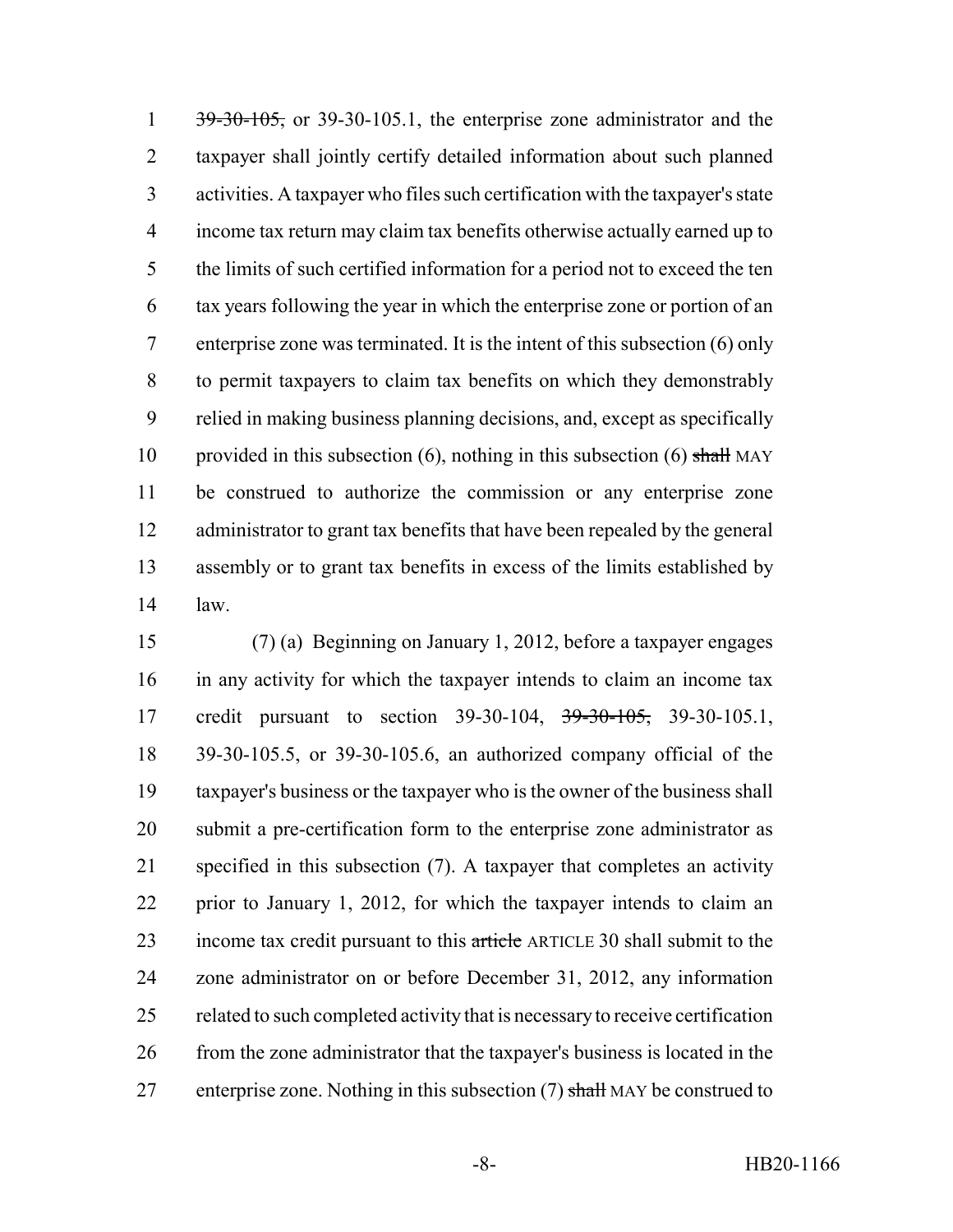require a taxpayer to submit a pre-certification form to the zone 2 administrator for activities completed prior to January 1, 2012. In connection with the pre-certification, the taxpayer shall be required to:

 **SECTION 6.** In Colorado Revised Statutes, 39-30-103.2, **amend** (5) as follows:

 **39-30-103.2. Enhanced rural enterprise zones - criteria - termination.** (5) If the termination of an enhanced rural enterprise zone would prevent a taxpayer from qualifying for tax benefits under this 9 article ARTICLE 30 and the taxpayer can identify job creation or capital expansion activities that were planned before the director of the Colorado office of economic development issued the list of eligible counties and that would have otherwise entitled the taxpayer to claim tax benefits 13 under section 39-30-105 or SECTION 39-30-105.1, the enterprise zone administrator and the taxpayer shall jointly certify detailed information about such planned activities. A taxpayer who files such certification with the taxpayer's state income tax return may claim tax benefits otherwise actually earned up to the limits of such certified information for a period not to exceed the five tax years following the year in which the enhanced rural enterprise zone was terminated. It is the intent of this subsection (5) to permit taxpayers to claim only those tax benefits on which they demonstrably relied in making business planning decisions, and, except as specifically provided in this subsection (5), nothing in this subsection  $(5)$  shall MAY be construed to authorize any enterprise zone administrator to grant tax benefits that have been repealed by law or to grant tax benefits in excess of the limits established by law.

 **SECTION 7.** In Colorado Revised Statutes, 39-30-104, **amend** (2)(a); and **repeal** (6) as follows: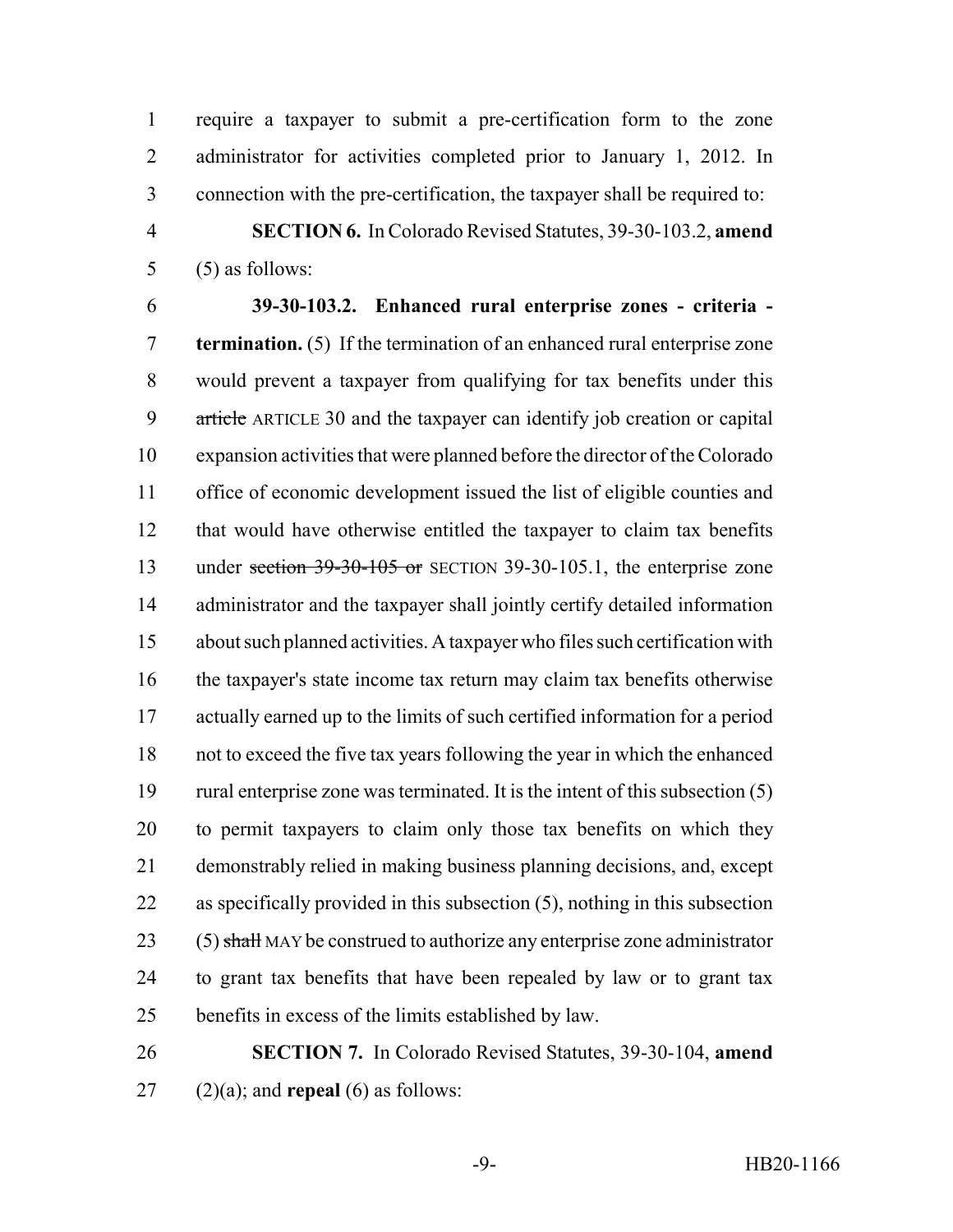## **39-30-104. Credit against tax - investment in certain property**

 **- definitions.** (2) (a) For income tax years commencing prior to January 1, 2014, the amount of the credit set forth in subsection (1) of this section shall be subject to the limitations of section 39-22-507.5; except that, in computing the limitations on credit pursuant to section 39-22-507.5 (3), a taxpayer's actual tax liability for the income tax year shall not be 7 reduced by the amount of credits allowed by section 39-30-105 SECTION 39-30-105.1 and the limit on that portion of a taxpayer's tax liability that exceeds five thousand dollars shall be fifty percent.

 (6) For credits claimed for income tax years commencing on or after January 1, 1997, no credit shall be allowed pursuant to this section 12 if the investment resulted from the relocation of a business operation from within the state to an enterprise zone, regardless of whether the original 14 location of the operation was within an enterprise zone, except to the extent such relocation meets the criteria for an expansion pursuant to 16 section 39-30-105 (7)(c)(II) and (7)(c)(III).

 **SECTION 8.** In Colorado Revised Statutes, 39-30-107.5, **amend** 18  $(1)(a)$  and  $(2)$  as follows:

 **39-30-107.5. Taxable property valuations - sales taxes - incentives - definitions.** (1) (a) Notwithstanding any law to the contrary, any special district, county, municipality, or city and county within an enterprise zone may negotiate with any taxpayer who qualifies for a credit 23 pursuant to section 39-30-105 or SECTION 39-30-105.1 for an incentive payment or credit equal to not more than the amount of the taxes levied upon the taxable property of the taxpayer; but in no instance shall any such negotiation result in such an incentive payment or credit which is greater than the difference between the current property tax liability and